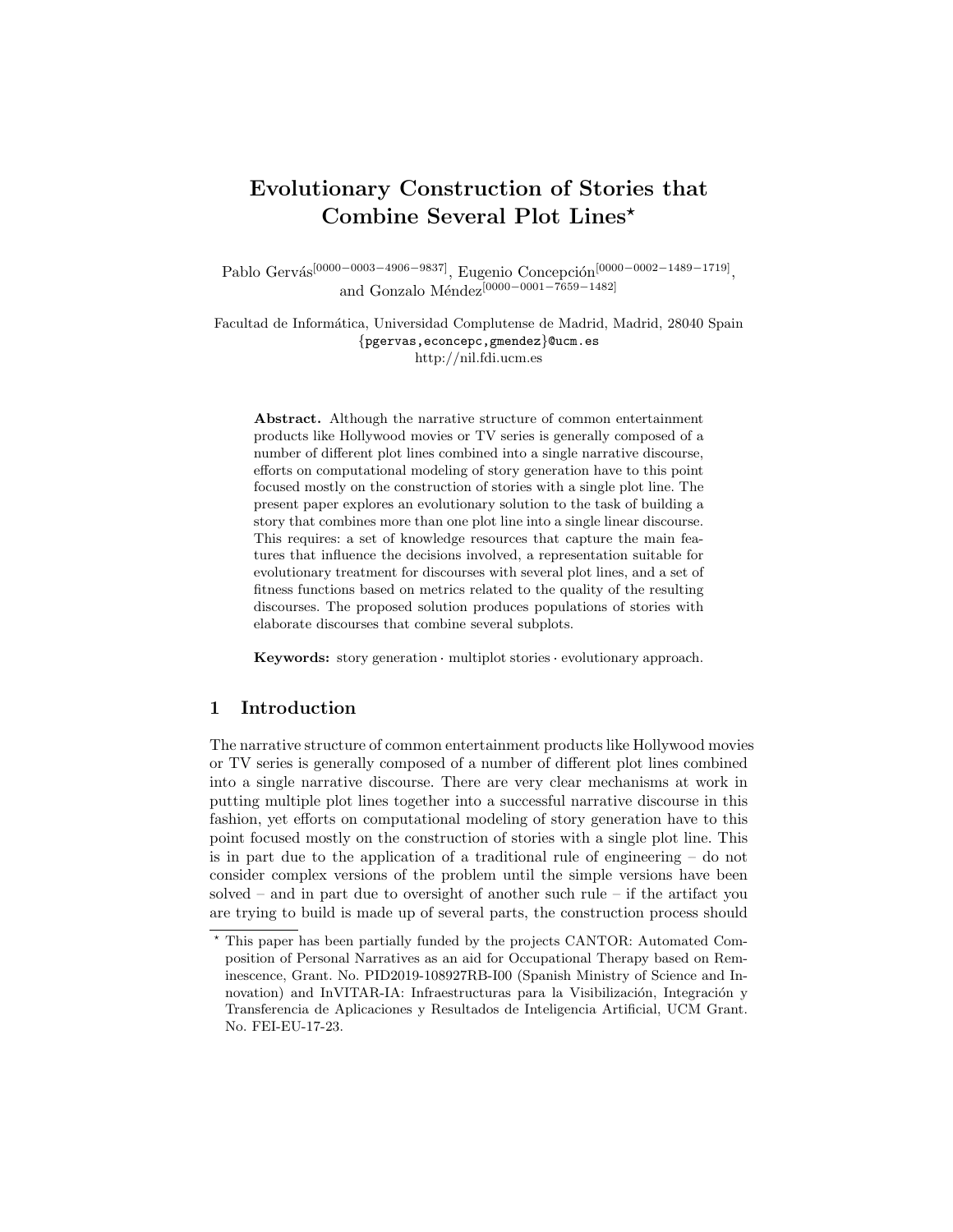understand what such elementary parts are and how they come together. The present paper explores an evolutionary solution to the task of building a story that combines more than one plot line into a single linear discourse. This requires a set of knowledge resources that capture the main features that influence the decisions involved – namely a set of basic plot lines as sequences of scenes, each annotated with the characters that take part, the narrative roles they play, and basic semantics such as when characters are born, die, or fall in love. A representation suitable for evolutionary treatment is proposed for discourses with several plot lines, and a set of fitness functions are defined based on metrics related to the quality of the resulting discourses are proposed. The solution defined over these elements produces populations of stories with elaborate discourses that combine several subplots.

The combination of several plot lines into a discourse is more complex than a simple weaving. Plot lines are not actually independent streams of narrative discourse that get combined together into a complex fabric: the character sets from different subplots combined into a story do not remain distinct, they may be merged so that the same character in the overall story often plays different roles in more than one of the subplots. This point is addressed explicitly in the solution proposed in this paper. The process we want to model involves an additional operation of merging (some of the characters in) the narrative threads for the different plotlines by instantiating their narrative roles (either main or secondary) with the set of characters for the overall plot.

# 2 Related Work

Three topics are considered relevant for this paper: prior solutions for plot line combination, quantitative metrics for stories, and evolutionary approaches to creation of narratives of some kind.

# 2.1 Plot Line Combination

In recent years there has been an increase in the number of research efforts that consider the construction of stories with more than one plot line. In reviewing research efforts on this topic, we have opted for unifying the terminology under an abstract concept of plot line considered as a sequence of plot-relevant elements that make sense in the order in which they appear in the story, and linked by at least a shared set of protagonist and secondary characters. We will refer to the plot-relevant elements in a plot line as scenes. When more than one plot line are involved in a larger story, each of these plot lines is considered a subplot of the story.

Two different approaches have been followed to create multi-plotline stories. In the first one, the story is created by adding scenes incrementally, switching between different plot lines so that each of the plot lines involved is also dynamically constructed. In the second one, a set of existing plot lines is considered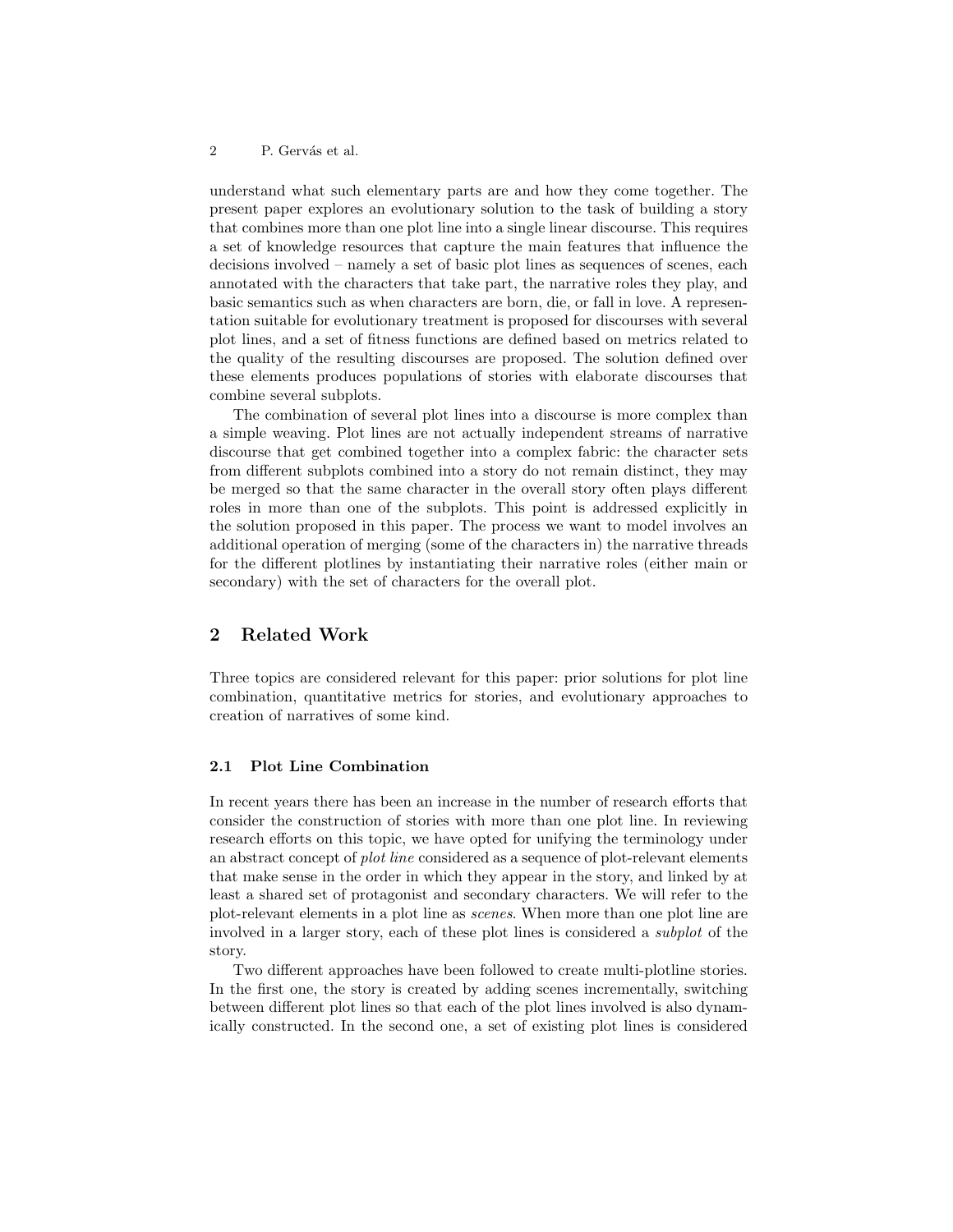at the start, and the construction process involves deciding how these plot lines will be combined in the discourse for the final story.

Under the first approach, Porteous et al [16] describe an interactive storytelling system that builds stories in a way that the resulting story will show multiple interleaved plot lines. Their system relies on a plan-based approach that takes input parameters that govern the number of plot lines that should be involved in the final version and how much of the final story should taken up by each plot line.

Under the second approach, systems first compile a set of narrative threads from a given source and then search for possible combinations of them that make a story. Fay [3] constructs multi-plotline stories by combining together narrative threads for specific types of characters found in a given story request, so that main characters in the story request are bound to secondary characters in threads for other characters and the elements from each thread are combined into a consistent overall timeline. The Raconteur [6] and StoryFire [5] systems obtain narrative threads from a conceptual description of a chess-game, and builds stories by selecting a plot schema to use as a template to be filled in with matching scenes from the available threads. The PlotAssembler system [7] builds stories by combining a set of small spans of narrative discourse called axes of interest in ways that interweave their scenes, ensuring that character continuity across scenes is compatible with probabilities mined from a corpus of prior stories. The work of Concepción et al  $[2]$  explores baseline solutions for weaving together a set of plot lines into stories. The plot lines considered include additional information on roles played by the characters. The set of weaving procedures includes some based on existing literary techniques and some presented as baselines for computational approaches to the task.

## 2.2 Computational Metrics for Stories

Over the past few years a body of computational metrics for stories has been developed. As the set of features that might be considered in a story is vast, these metrics generally focus on particular aspects that are relevant for specific purposes. When the goal is to invent a new story, metrics relevant to the purpose focus on aspects that may be related to originality: story novelty [14], similarity between stories [9] and correlations between easy-to-measure features in the stories and the creativity attributed to them by human judges [20].

More recent work addresses the evaluation of multi-plotline stories specifically. An attempt at formative qualitative evaluation of multi-plotline stories was carried out in [2]. A group of human judges were asked to consider the quality of 10 examples of multi-plotline stories, and to identify specific features that they considered positive or negative contributions to the perceived value of the story. A number of interesting conclusions were drawn. First, the most detrimental feature to perceived story quality was the existence of semantic inconsistencies in the story, such as characters that keep taking part in the story after being dead. Second, positive judgments often involved identification of characteristics of the story that were optional rather than necessary, such as the existence of an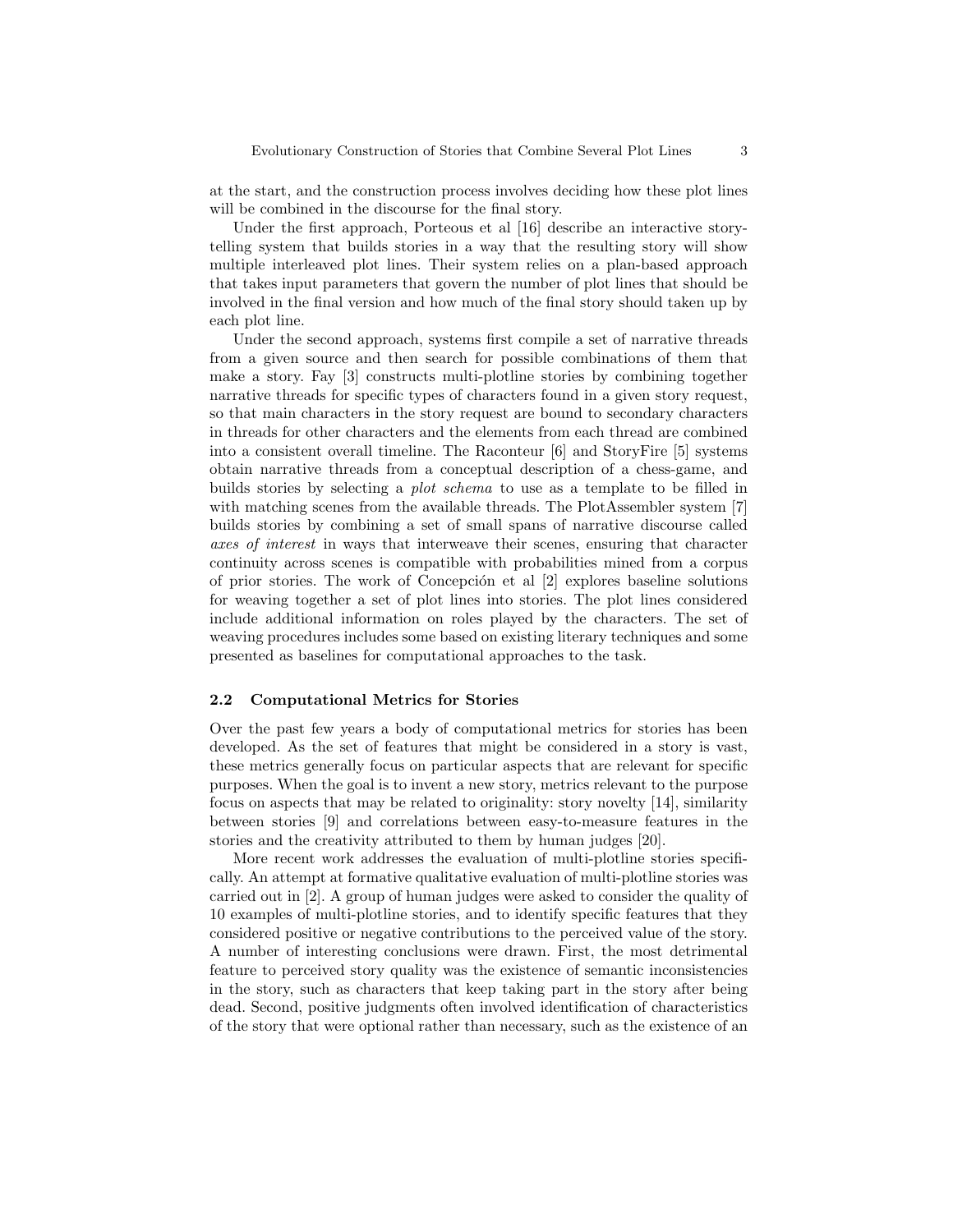overarching plot, or the fact that one subplot was inserted fully within another. In [8], the qualitative analyses presented as part of the formative evaluation were distilled into a set of metrics designed to capture them in a numerical form. These metrics were designed to respond to the set of features that human judges were seen to focus on when asked to assess multi-plotline stories, and to translate the judgments made onto numerical scores.

## 2.3 Evolutionary Construction of Narratives

Without pretending to be exhaustive, this section reviews some of the existing efforts to generate narratives by means of evolutionary solutions in terms of two different aspects: which elements they combine and what type of fitness function they employ.

In terms of the elements that are combined to make stories, McIntyre and Lapata [13] present a plot generator that builds a plot from the set of entities appearing in a sentence provided by the user. For each entity in the sentence the system retrieves a plot line from a knowledge based automatically extracted previously, and creates a space of possible stories involving the given entities by merging together these plot lines. This search space is then explored by means of genetic algorithms, using as fitness function a combination of story coherence and story interest. Gómez de Silva and Pérez y Pérez [19] propose a model of story construction that combines the MEXICA existing knowledgebased story generator [15] with the GENCAD evolutionary approach for the adaptation stage in case-based solutions to architectural problems [18]. The story construction model relies on the knowledge-based heuristics of MEXICA to build initial populations and applies the evolutionary approach to refine them. Among the features that the fitness functions are designed to detect are individuals with 'incestuous ancestry', built by applying more than once rules from the same exemplar, which may lead to repetition of events in the output story.

In terms of the fitness functions employed to drive the evolutionary approach, Fredericks and DeVries [4] describe an application of an evolutionary solution driven by novelty search [11] to improve the novelty of procedurally-generated small narratives fragments for text-based games. Kartal et al [10] use Monte Carlo tree search to drive planning-based narrative generation in support of a interactive framework for user-driven narrative variation. They rely for selection on a combination of the believability of the resulting story and the percentage of the user-defined goals the current story accomplishes. Soares de Lima et al [12] combine planning with an evolutionary search strategy guided by story arcs to generate quests for games. Candidate quests are constructed by a planner as linear sequences of events or tasks to be accomplished by the player. The evolutionary algorithm chooses among them using a fitness function that builds for each candidate quest the sequence of tensions that arise from it, and scores it based on its match with a target curve of evolving tensions provided by the user.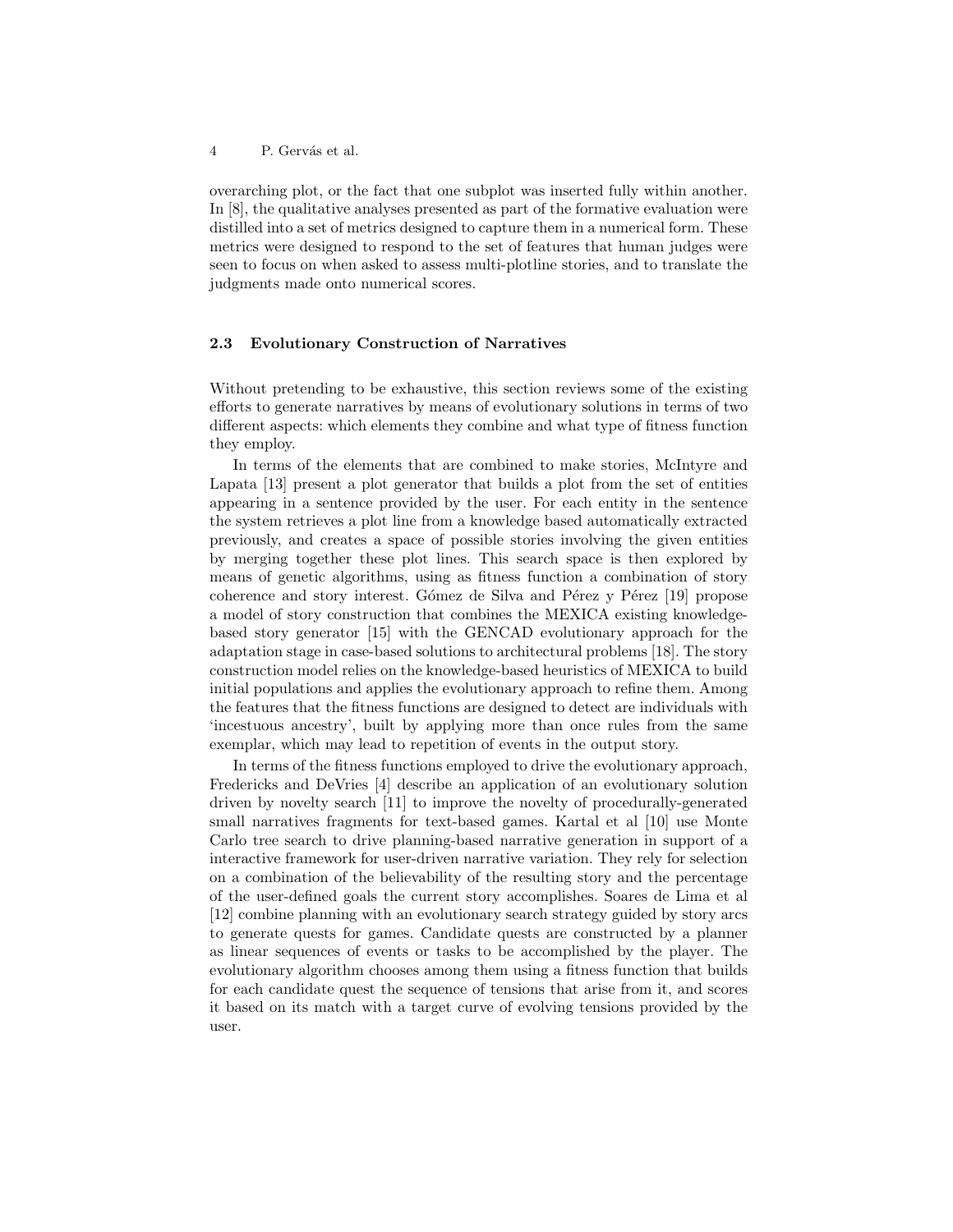# 3 An Evolutionary Multiplot Story Composer

A story built by combining plot lines requires a complex set of decisions: in which order to combine the scenes from the different plot lines and how to merge the characters sets from the different plot lines into a single set of characters for the overall story. The search space of possible solutions is immense. Prior attempts to explore this search space in terms of heuristics for informing the required decisions [2] have shown that stories produced in this way are significantly more rigid in structure than human produced stories. An evolutionary solution based on fitness functions that capture some of the desired features for the output stories may provide efficient means of traversing this search space.

# 3.1 The Knowledge Resources

The experiments reported in this paper are carried out over a set of plot lines extracted from a compilation of classic plots used in cinema [1]. A subset of these plots have been distilled into a set of plot templates, which are formalised knowledge resources that describe the structure of the plot as a sequence of scenes. The set of plot templates currently available is: The Benevolent Outsider, The Creation of Artificial Life, Descent into the Underworld, The Destructive Outsider, Faust, Split Person Comic, Split Person Tragic.

Each scene describes the characters that take part, the narrative roles they play, the set of semantic annotations that are used by the system to check consistency, and a template for rendering the scene as text. The narrative roles played by the characters are represented by labels that identify the main characters involved in a given plot – say, Creator and Creature in a Creation of Artificial Life plot, or Tempter and Tempted in a Faust plot. The semantic annotations cover aspects about the meaning of the scene that may affect the perceived consistency of the stories in which they appear. The current version considers the following semantic annotations: whether characters are *created/born or die* in the scene and whether characters fall in love or out of love. These semantic annotations allow the definition of metrics to identify situations where narrative roles from different subplots are assigned to the same character in the story, and events affecting the different roles are incompatible – characters dying more than once, or serially falling in love. These metrics are used to inform the fitness function for the evolutionary solution.

Each plot template has a particular character identified as the *protagonist* – this is usually one of the characters playing an important role in the plot.

This set of features emerges from the analysis of a number of multi-plot stories described in [2] and the metrics for automated assessment of quality of multiplotline stories presented in [8]. The insights from these analyses have identified these features as relevant to the perception of quality of a multi-plotline story.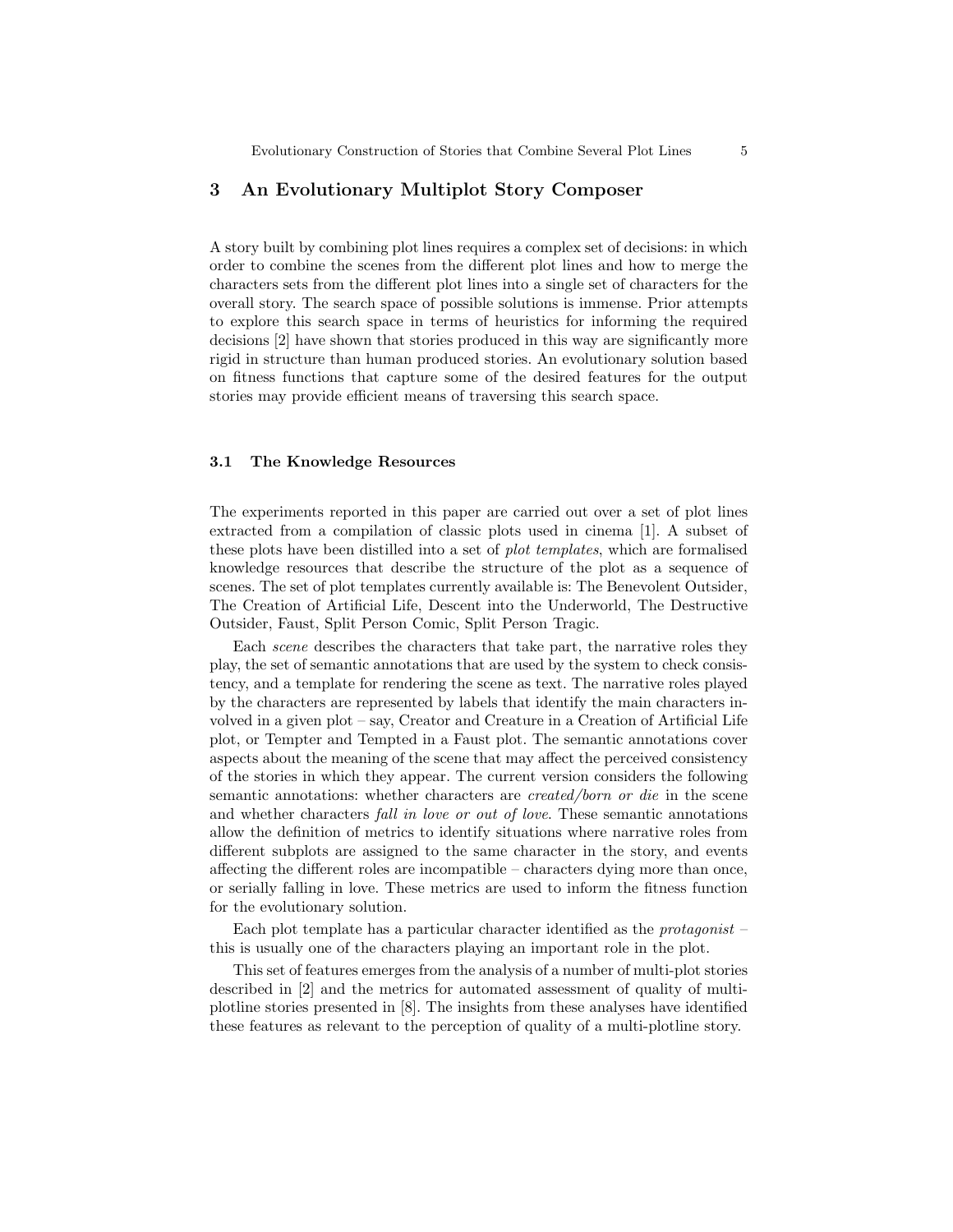### 3.2 Character Fusion and Discourse Planning

The analyses carried out to this point on how multi-plotline stories are put together show that, given a set of subplots to be considered as inputs, there are two different processes that contribute to the final result.

The first process is related to the set of characters that take part in each subplot. For a story to be successful, it appears to be important that the sets of characters involved in each subplot have a non-empty intersection. In operational terms, this is achieved by unifying some character a from subplot A with character b from another subplot B, so that a single character – say  $John - in$ the story undertakes both the part of character a from subplot A and the part of character b from subplot B. We refer to this operation as character fusion. In terms of traditional views on natural language generation [17] this operation is a part of the task of content determination, since the nature of subplots is somewhat changed in the process of attributing particular characters to the variables in the corresponding template.

The second process is related to the order in which the scenes from the different subplots are presented in the discourse for the final story. This is known to be crucial to the impact that the story has on the audience, and exploited intentionally by authors to achieve effects such as suspense – where presentation of certain information is withheld on purpose – or  $\textit{cliff}$ -hanger breaks – where transitions to cover other subplots are made at points where tension is high in the current subplot. In terms of traditional views on natural language generation [17] this operation is a fundamental part of the task of discourse planning.

Character fusion and discourse planning are tightly interconnected by the information in the semantic annotations for scenes. A fusion between a character a from one template A and a character b from another template B is only possible if it will not result in a final discourse in which the fused character is seen to behave in an impossible manner – such as being born or dying more than once, or being involved in more than one passionate romance without the fact being addressed by the story.<sup>1</sup> The metrics that inform the fitness function should penalise the scores of stories that incur in this type of inconsistency. Even if none of these extreme inconsistencies occur, a particular discourse plan may be incoherent if a fused character takes part in events that happen in the final discourse either before its birth or after its death. Specific metrics for identifying these situations are also needed.

## 3.3 Representing Multiplot Stories for Evolutionary Construction

In order to apply an evolutionary approach, each story draft needs to be represented in terms of some kind of genetic information that describes how it addresses the main tasks involved: discourse planning and character fusion. To achieve this we propose a solution in several parts.

 $^{\rm 1}$  For clarifications on how romantic conflicts are handled in the current version of the system see the discussion in Section 3.6.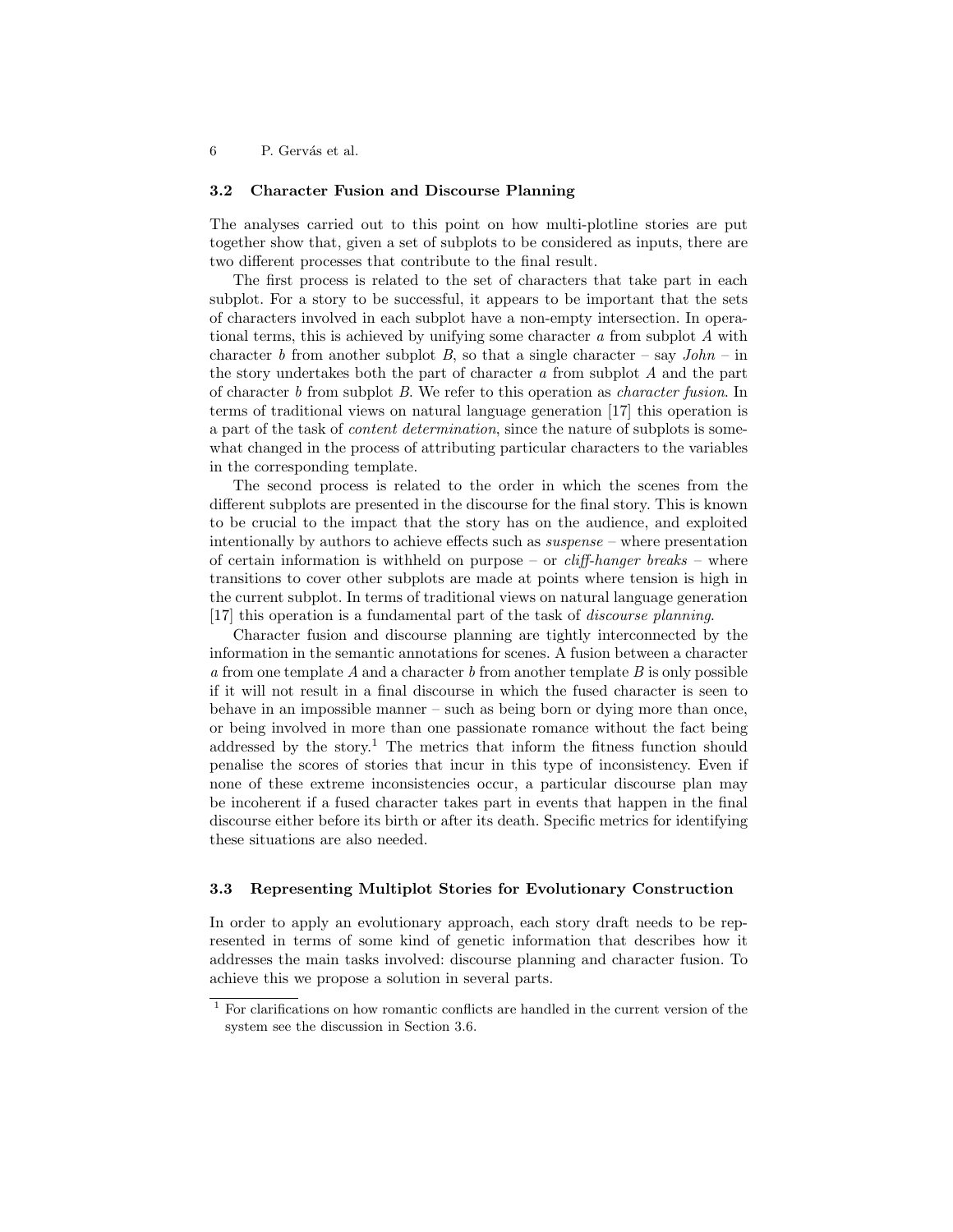The problem of constructing a multiplot line story considers the following inputs: a set of plot lines to combine, where each plot line is defined by a narrative thread expressed as a sequence of scenes together with a set of characters that appear in it.

This implies that, for a particular problem of combining N plotlines, the length of the final discourse is determined by the total number of scenes in the narrative threads being considered, and the maximum number of possible characters featuring in the story is determined by the union of the sets of characters in the narrative threads being considered.

For simplicity, we are assuming that the relative chronological order of the scenes in each narrative thread is respected in the final discourse. This is not a necessary condition. Indeed, many stories present instances of altered chronology (flashbacks, flashforwards). However, we leave this point to be addressed in further work.

The caracterisation of the discourse plan for a given story candidate requires: establishing which narrative thread to start on, defining the specific points in the final sequence in which the discourse switches to a different narrative thread, and defining to which of the other available threads the discourse is switching when it does.

The representation is based on the fact that, for a given story construction problem, the length of the final discourse is known and fixed, and the fact that the set of plotlines being considered is known and fixed.

The information on discourse planning is represented in terms of vectors that define how the narrative threads for the different plot lines are combined into the final linear discourse:

- $-$  a single digit (0 or 1) defines which narrative thread the final discourse starts with
- a sequence of digits (0 or 1) defines for the total number of scenes in the final discourse whether the next scene follows on with the prior narrative thread or it switches to a different thread
- a sequence of digits (ranging between 1 and N-1, where N is the total number of plots being combined) defines how many of the available plots are skipped whenever the discourse switches to a different narrative thread

The set of possible characters for the complete story is defined by the union of the sets of variable names for the characters appearing in each narrative thread. These variable names need to be distinct across the different narrative threads to avoid confusion. This is ensured by assigning a prefix with the plotline name to all the variable names that feature in any given narrative thread.

The caracterisation of the choices for character fusion for a given story candidate requires an assignment of character names to each of the variables in the joint set of variables for the story.

For simplicity, the set of potential character names for the story is defined to be the set of integers from 0 to C, with C being the cardinality of the joint set of variables for the story. This is sufficient to represent any choices made in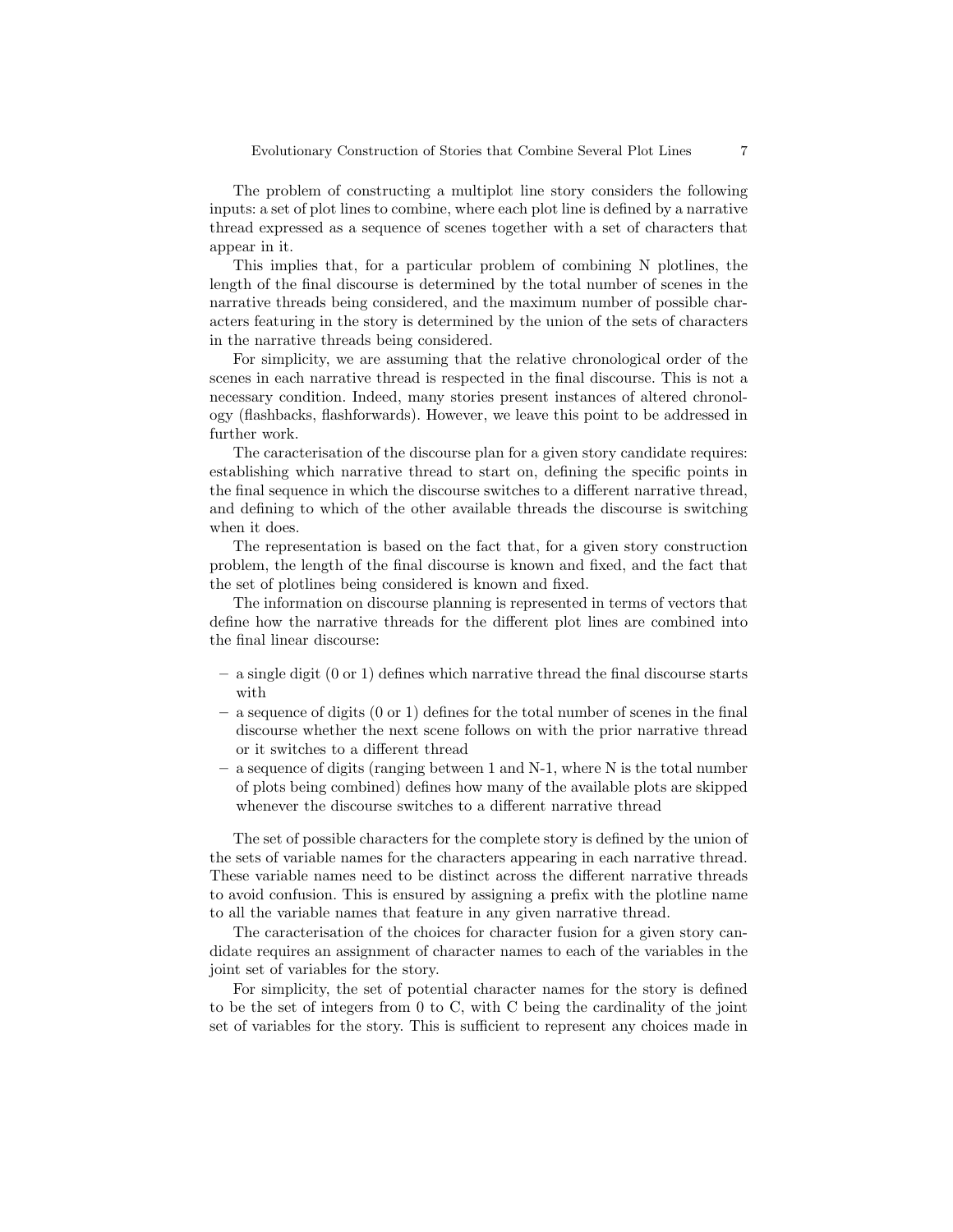terms of character fusion (with variables in two different positions in the nameassignment vector being assigned to the same integer). The form of the resulting stories would be significantly improved by a later stage of transforming these integer names for the characters into strings representing realistic names.

An example of representation is shown in Figure 1.



Fig. 1. Genetic representation for a combination of three plots of length 5, each with 3 characters. Fuses characters B (p0) / E (p1), C (p0) / G (p2) and D (p1) / I (p2).

# 3.4 Constructing an Initial Population

An initial population of story candidates is built by assigning values to the representation described in Section 3.3. For each of the different parts of the representation the process of assignment of values needs to be treated differently.

For the initial digit that defines which narrative thread to start on, and for the vector of decisions on whether to switch, random choice between 0 and 1 is suitable.

For the vector of decisions on skip size at each switch, random choice between 1 and N-1 (with N the total number of plots being combined) is suitable.

For the vector of decisions of which character to assign to each variable, the choice is more complex. This is because variables from the same narrative thread should not be assigned to the same character, at the risk of confusing the relations between characters in the corresponding subplot. The process of assignment is carried out separately for the set of variables for each thread. For such a set of variables, the process decides at random whether to assign to each variable either a character name chosen at random from those already used in some of the narrative threads already processed, or an entirely new character name chosen at random from the character names that remain free. This ensures the required constraints are satisfied.

# 3.5 Evolutionary Operators

Once a population has been constructed, mutation and cross over operators are applied to it.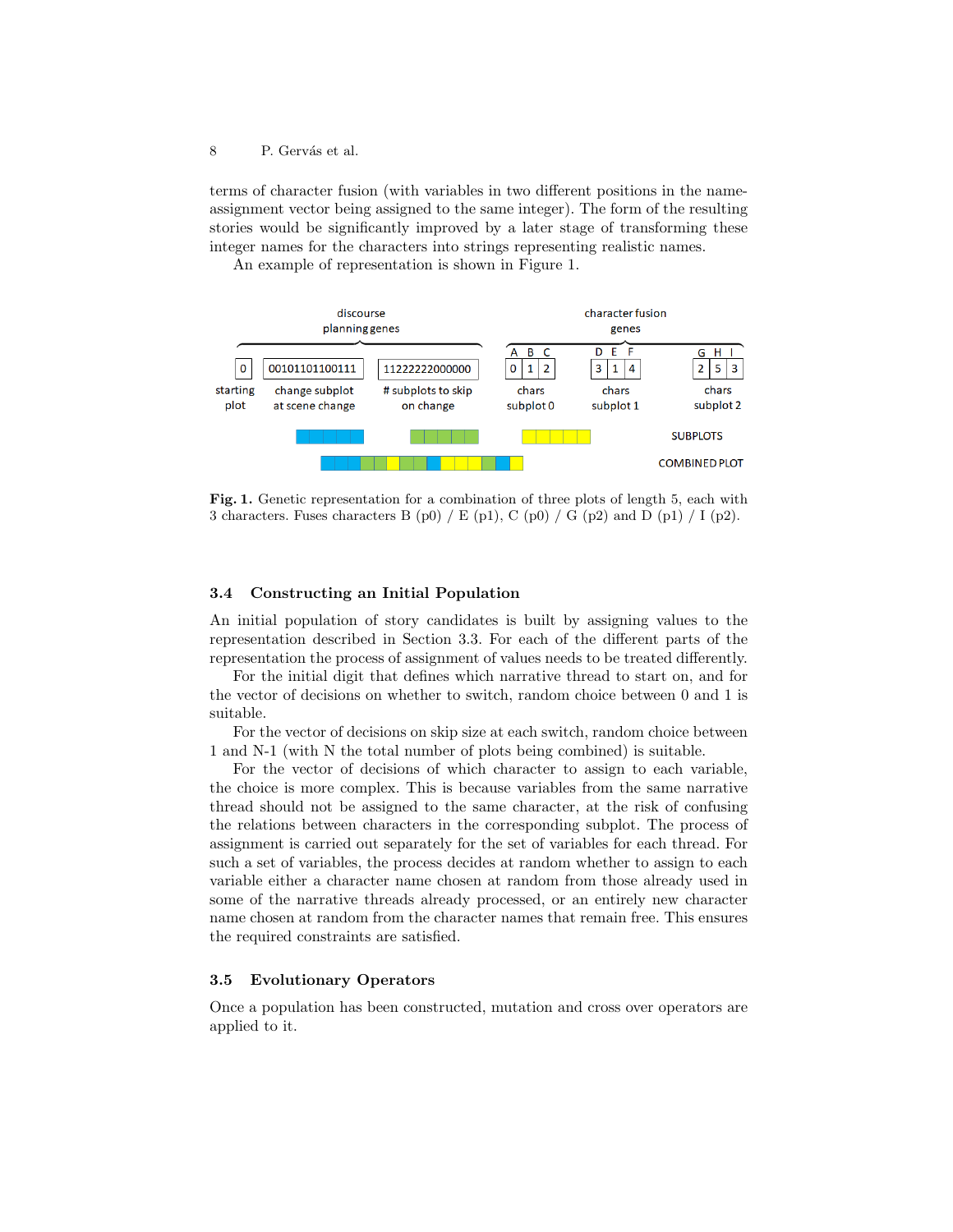Because of the different nature of the various parts of the representation, specific operators of each kind are applied to the different parts.

For the mutation operators:

- for the starting point gene, the value is mutated at random
- for the switch point vector, values at each point are either mutated or not depending on a threshold parameter
- for the skip size vector, values at each point are either mutated or not depending on a threshold parameter, and, if required, mutated to a value chosen at random within the required range
- for the character assignment vector, character names at each point are either mutated or not depending on a threshold parameter, and, if required, mutated to a character name chosen at random within the required range

For the cross over operators:

- for the starting point gene, the value of the two individuals being considered is swapped
- for the switch point vector, a point in the vector is chosen at random and the corresponding halves of the vectors for the two individuals are swapped over
- for the skip size vector, a point in the vector is chosen at random and the corresponding halves of the vectors for the two individuals are swapped over
- for the character assignment vector, the assignments of characters for the two different individuals are swapped over

#### 3.6 Fitness Functions

The construction of potential story drafts as described in the initialisation of the population and the evolutionary operators is mostly random. However not all possible combinations are actually valid. Certain plot lines, when combined in certain orders, give rise to incoherence in the semantics of the story. Incoherence may affect different aspects: characters that act before being born or after being dead, or characters that fall in love serially with no regard for previous romances. It falls to the fitness function to differentiate between valid and invalid story candidates. This is achieved by taking into account the knowledge resources described in Section 3.1.

As there are many different aspects to be considered for a story, a modular approach is applied to the definition of a fitness function for the system. Rather than build a complex fitness function that addresses all the aspects, a number of targeted fitness functions are built, and the fitness for a given individual is computed as a function of the results it achieves under the specific fitness functions.

This approach allows a differentiated consideration of the aspects related to validity of the story draft, the aspects related to satisfaction of optional traits, and the aspects that may actually relate to perceived quality of any given solution.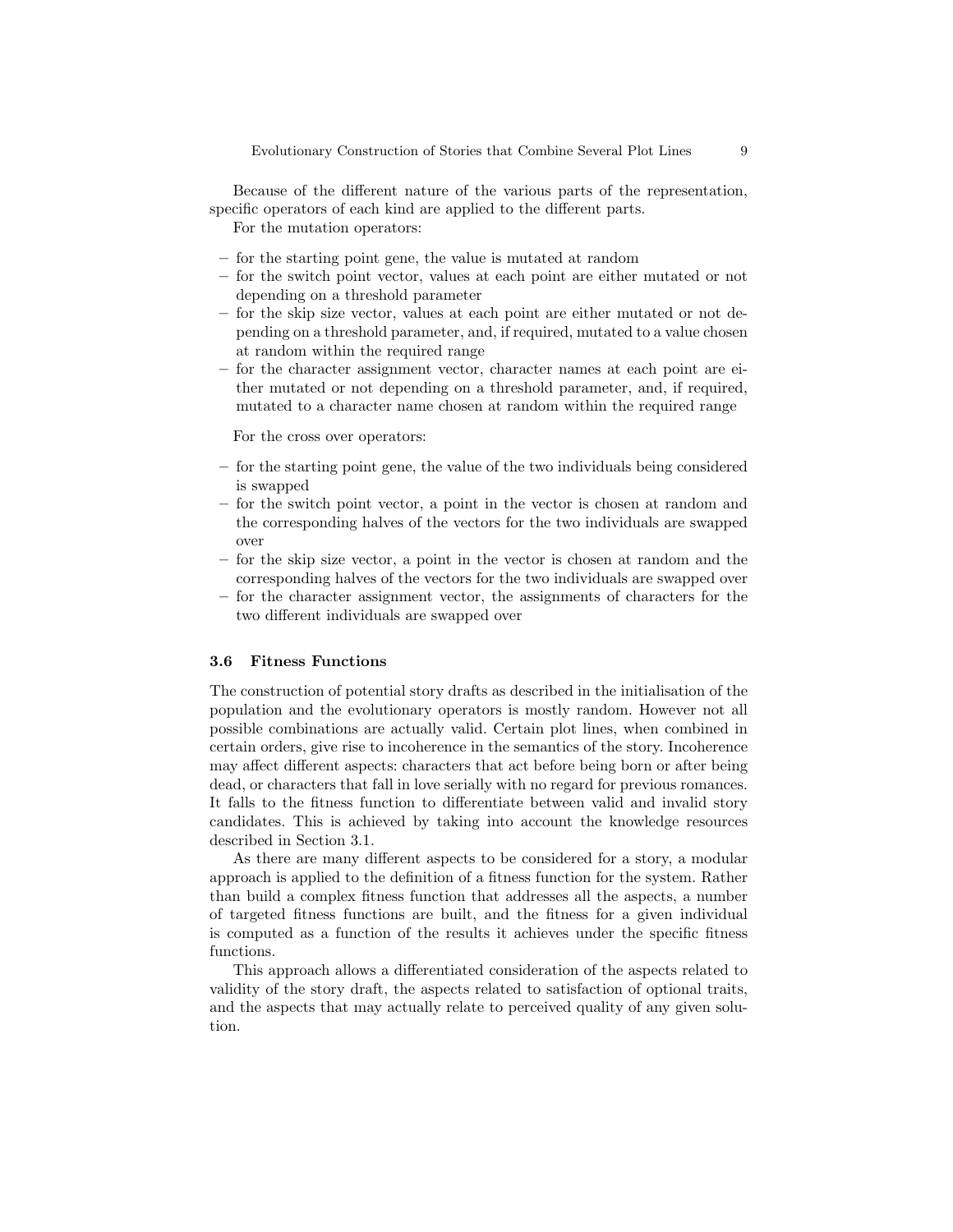The different aspects that need to be considered as contributing to the quality of stories differ in the way they impact the overall perception of a reader. These different ways require different solutions to model numerically the expected behaviour. The solution presented here is a tentative proposal that captures the basic intuitions arising from prior empirical studies. Further work may need more detailed empirical studies and matching adaptations of the computational solutions.

Validity Fitness Functions A first set of fitness functions addresses the consistency of the final discourse in terms of the semantics for the scenes as annotated in the knowledge resources described in Section 3.1. All these functions assign a score of 100 if the story is consistent with respect to the corresponding feature, and 0 otherwise.

The current set of fitness functions includes the following aspects that affect the validity of a story draft:

- whether characters are born more than once in the story (rules out combinations of plot lines that merge into a character two subplots that both mention the birth)
- whether characters die more than once in the story (rules out combinations of plot lines that merge into a character two subplots that both mention the death)
- whether characters are active in the story at points that do not lie between their birth and their death (or the boundaries of the story if birth or death are not mentioned)
- whether the romantic behaviour of characters is consistent (rules out combinations of subplots that imply one character is passionately in love with different people)

The fitness function for consistent romantic behaviour is currently an initial approximation to the task. Cases where characters fall in love with more than one person do exist as valid stories, but they are only interesting when the plot addresses the romantic conflict explicitly and resolves it in some way. The limited procedure of story construction applied here – restricted to interweaving scenes from two different plots – cannot address this task in its current form. Further work will consider extensions to the construction procedure and a matching revised fitness function to address this issue.

Optional Traits Fitness Functions The second set of fitness functions addresses aspects noted to be positive traits by the human judges but which constitute optional rather than necessary configurations for a story. These traits add value to a story when present but do not detract from its quality if absent.

Fitness functions are defined to capture the corresponding traits, also scoring 100 if the trait is present and 0 if it is absent.

In the present version of the system, such fitness functions are added to the mix for a given run only if the corresponding trait is desired in the outcome population.

<sup>10</sup> P. Gervás et al.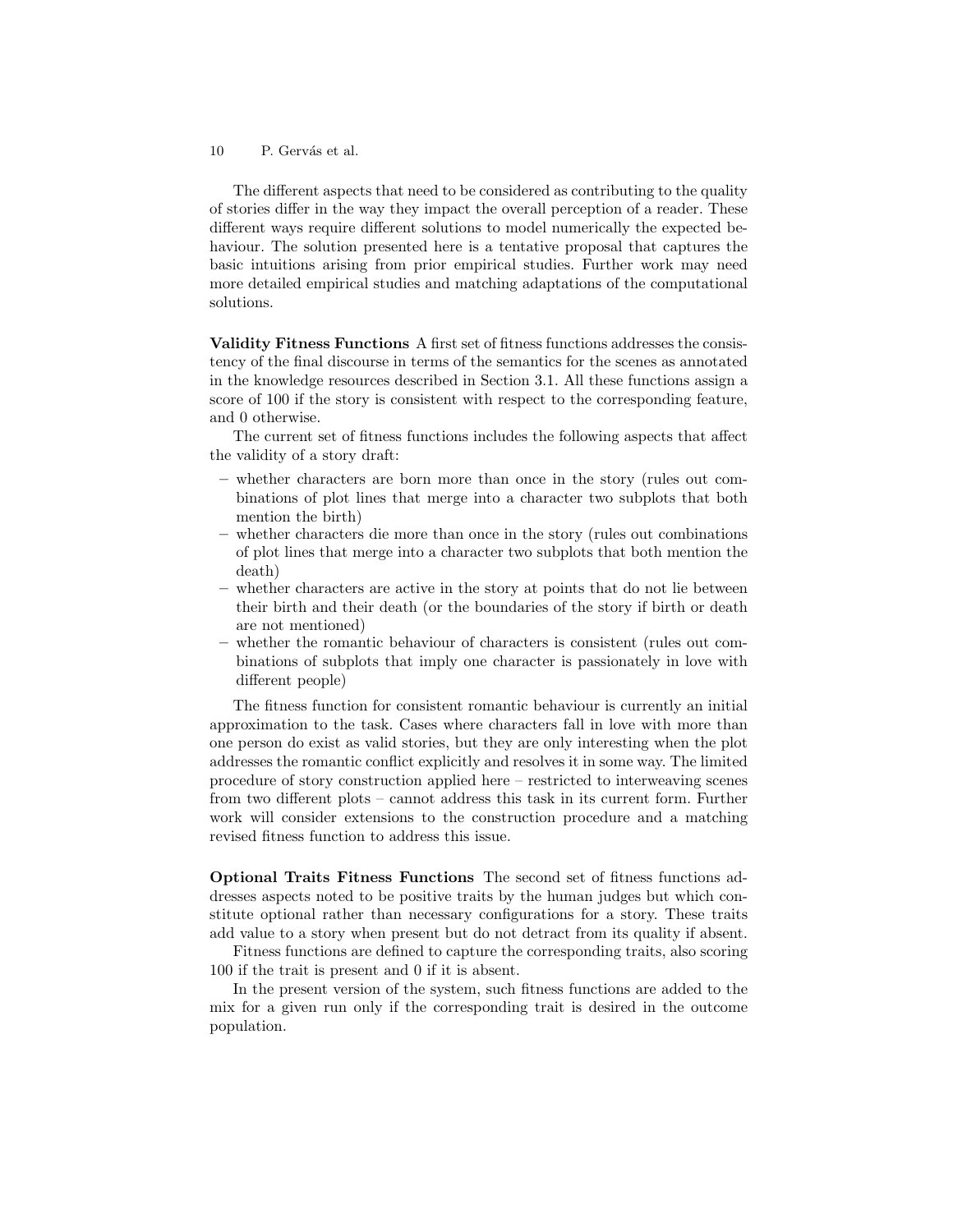Evolutionary Construction of Stories that Combine Several Plot Lines 11

The following traits are considered for discourse plans:

- inserted subplot: a complete subplot is inserted as an aside into the story (all scenes from the subplot appear together in the final discourse, and surrounded by scenes from other subplots)
- $\sim$  *overarching plot*: the story starts and finishes with scenes from the same subplot, which therefore appears as a frame for any other subplots in the story – this does occur in cases where there is an inserted subplot but may also occur in other situations, and therefore it is considered as a separate feature

Additional traits may be considered in the same way for character fusions, which establish a link between the casts of the subplots involved in any given story. The importance of the link depends on the relative importance of the character involved in the link with respect to each of the subplots. For the present paper, the following type of links have been considered:

- shared protagonist: the same character acts as protagonist of two subplots
- stitching protagonist: the protagonist from one subplot plays an important role – different from the corresponding protagonist – in another

Fitness functions of the type explained above are defined for each of these types of links, allowing the outcomes to be driven towards stories satisfying the corresponding criteria.

Combining Fitness Functions to Score Individual Stories To ensure that the different types of fitness functions described above are combined into a single score for each candidate story in a population, stories are assigned as a final score the average of the scores for the set of fitness functions for specific features selected.

This ensures that individual stories that are invalid or do not exhibit the desired traits disappear from the population as early as possible, and that stories with higher quality have a higher chance of survival.

# 4 Discussion

The results of the proposed system are presented and the relation of the proposed approach with previous work is discussed.

# 4.1 Results

The proposed system is run in each case with an initial population of 1,000 individuals generated at random, with the described operators for mutation (probability of mutation set to 0.2) and crossover (probability of cross over set to 0.05), for 20 generations. At each generation populations are culled by selecting the next generation using a best scoring criterion.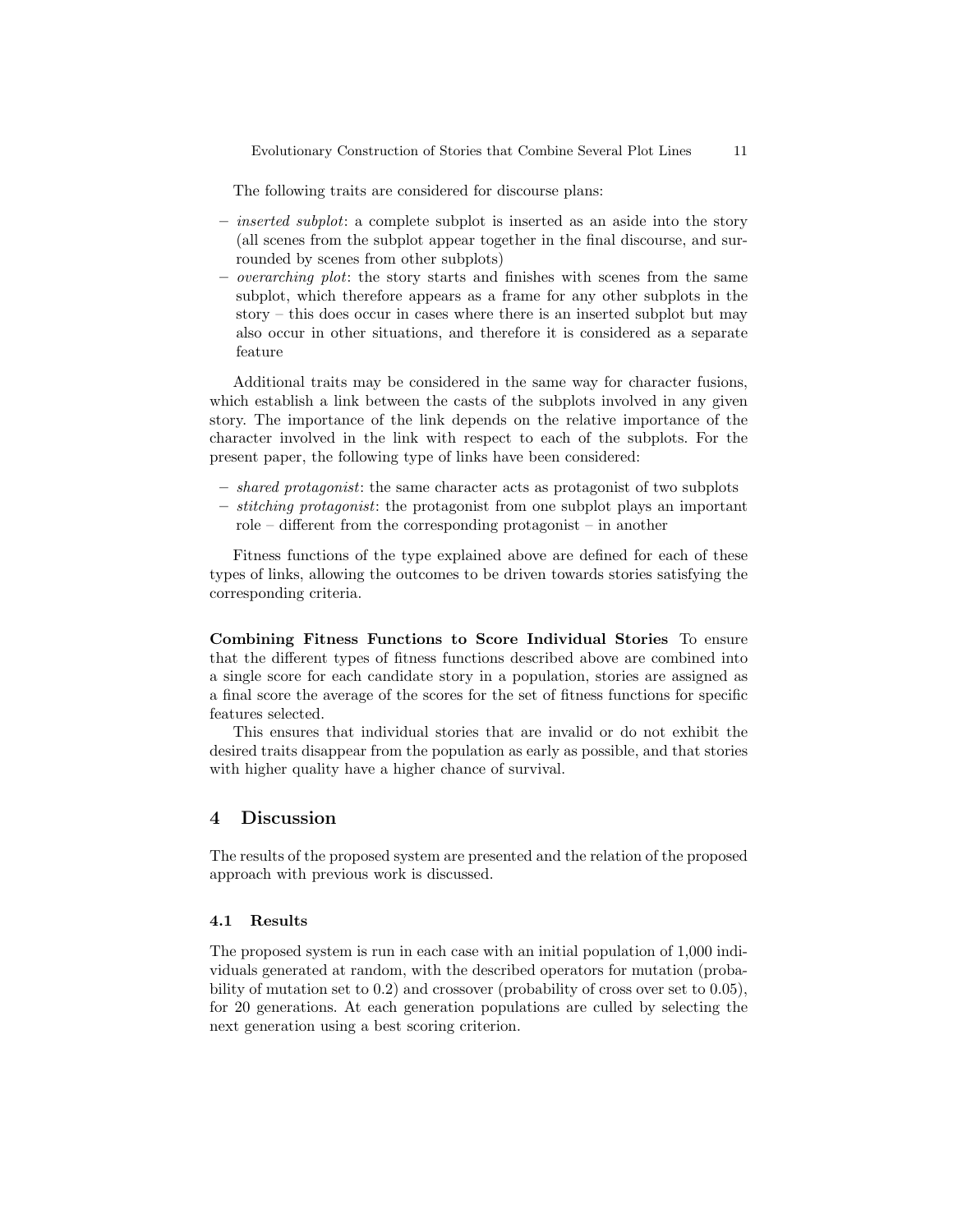| Text                                                                                                                                                          |                 | # Plotline Scene name                                 | Variable Role |                      | Name        |
|---------------------------------------------------------------------------------------------------------------------------------------------------------------|-----------------|-------------------------------------------------------|---------------|----------------------|-------------|
| A is a doctor researching life im-<br>proving serum. A has dedicated<br>his whole life to science and has<br>no friends or family.                            | 0 <sub>ST</sub> | Introduction                                          |               | CLM-0 Frankenstein C |             |
| A accidentally creates a serum<br>that changes him into B, an evil<br>twin of himself.                                                                        | 1 SPT           | Splitting                                             | $CLM-1$       | Creature             | D           |
| C is a German nobleman. C lives<br>in a big castle. C is sad. C 's wife<br>died recently. C loves his dead<br>wife. C dreams of bringing to life<br>his wife. | 2 CLM           | Conception of Idea                                    | $CLM-2$ -     |                      | Ε           |
| C studies book of magic. C dis-<br>covers a spell to bring to life a<br>portrait of his wife. C brings to<br>life D, the portrait of his wife.                | 3 CLM           | Creation of new life                                  | $SPT-0$       | DrJekyll             | А           |
| C talks every evening with D. C<br>tells D that C loves D. D is kind<br>to C.                                                                                 | 4 CLM           | The being complies SPT-1<br>with its master's will    |               | MrHyde               | Β           |
| C goes to a ball. C meets E in a<br>ball. C falls in love with E. E falls<br>in love with C. C tells D C loves<br>Е.                                          | 5 CLM           | Rebellion and escape SPT-2                            |               |                      | $\mathbf C$ |
| E visits C. D is jealous of E. D<br>takes E and disappears.<br>C searches for D across the castle.                                                            | 6 CLM<br>7 CLM  | Infringement<br>by<br>creature<br>Quest for the crea- |               |                      |             |
| D tells C that C must defeat D to<br>save E. C burns the portrait. D<br>is destroyed and E appears magi-<br>cally. C and E are happy.                         | 8 CLM           | ture<br>Death of the crea-<br>ture                    |               |                      |             |
| B brutally kills some friends of A.<br>C realises that B is an evil version 10 SPT<br>of A. A confesses to C what has<br>happened.                            | 9 SPT           | Entanglements<br>Discovery                            |               |                      |             |
| A decides to stop taking the 11 SPT<br>serum.                                                                                                                 |                 | Unravelling                                           |               |                      |             |
| A transforms involuntary into B. 12 SPT<br>B goes on a rampage. Having lost<br>control, A decides to commit sui-<br>cide, killing B in the process.           |                 | Denouement                                            |               |                      |             |

Table 1. An example of output story combining the plotlines creation of artificial life (CLM) and split person tragic (SPT). Columns show: the text for the story broken down by scenes, description of the discourse plan indicating for each scene which plotline it comes from, description of the cast indicating the roles they play in the respective plot lines and what names have been assigned to them – which reflect any character fusions present. Columns 1 and 2 are alligned by scenes, column 3 applies to the story as a whole.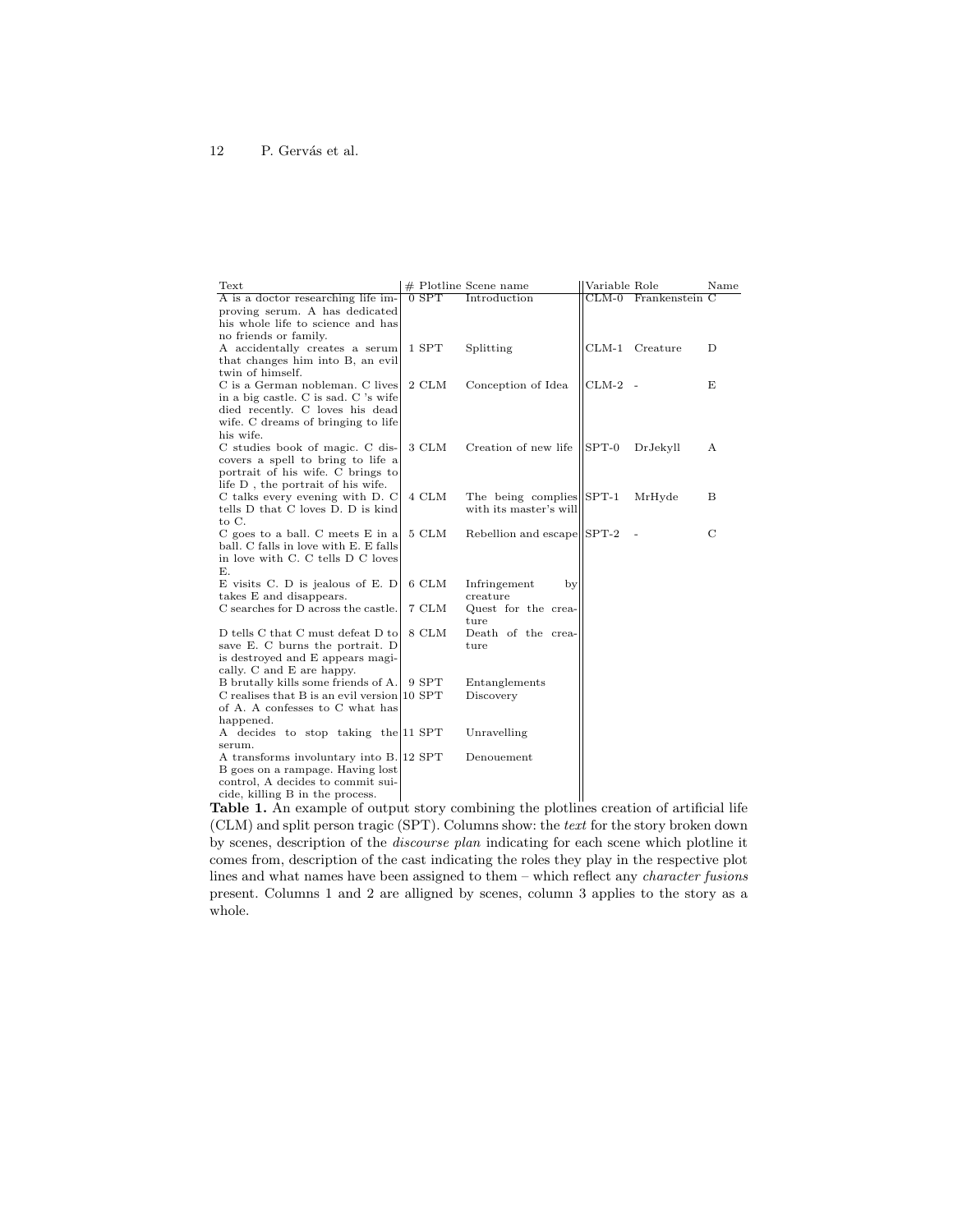Some examples of results are shown below.

The stories generated by the system are rendered as text using the templates stored for the corresponding scenes in the knowledge resources, replacing the variables with the assigned character names. An example of complete story is shown in Table 1. Numbers used internally as character names have been replaced with capital letters for ease of reading. This story is obtained with the configuration set to construct stories with an inserted plot. The discourse plan indeed shows all scenes from CLM plot appearing together, bracketted by scenes from SPT. In this case, the two subplots are only very lightly connected by character fusions: variable CLM-0, the protagonist of CLM, playing the role of Frankenstein has been fused with variable SPT-2 that corresponds to a secondary character in SPT.

To illustrate the operation of the fitness functions for optional traits, examples of the structure of different stories are shown in Table 2.

|                     | # Plotline Scene name      |          | $#$ Plotline Scene name |         | $#$ Plotline Scene name                  |
|---------------------|----------------------------|----------|-------------------------|---------|------------------------------------------|
| 0SPT                | Introduction               | 0SPT     | Introduction            | $0$ DiU | Lovers Initial Happi-                    |
|                     |                            |          |                         |         | ness                                     |
| 1 SPT               | Splitting                  | $1$ FA   | Frustrated character    | 1 DiU   | Lost                                     |
|                     |                            |          | regrets his life        |         |                                          |
| $2$ CLM             | Conception of Idea         | 2 SPT    | Splitting               | 2 DiU   | Mourn and quest for<br>the beloved       |
| 3 CLM               | Creation of new life       | 3 FA     | Temptation              | 3 FA    | Frustrated character<br>regrets his life |
| 4 CLM               | The being complies         | 4 FA     | Pact with evil          | 4 FA    | Temptation                               |
|                     | with its master's will     |          |                         |         |                                          |
| $5 \text{ CLM}$     | Rebellion and escape       | $5$ SPT  | Entanglements           | 5 FA    | Pact with evil                           |
| $6 \text{ CLM}$     | Infringement<br>bv         | 6 FA     | Evil actions            | 6 DiU   | Deal and brief re-                       |
|                     | creature                   |          |                         |         | union                                    |
| $7 \, \mathrm{CLM}$ | Quest for the crea-        | 7 FA     | Enlightenment           | 7 FA    | Evil actions                             |
|                     | ture                       |          |                         |         |                                          |
| 8 CLM               | Death of the crea-<br>ture | 8 SPT    | Discovery               | 8 DiU   | Infringement of com-<br>promise          |
| 9 SPT               | Entanglements              | 9 FA     | Redemption              | 9 DiU   | Metamorphosis                            |
| $10$ SPT            | Discovery                  | $10$ SPT | Unravelling             | 10 FA   | Enlightenment                            |
| $11$ SPT            | Unravelling                | $11$ SPT | Denouement              | 11 FA   | Redemption                               |
| $12$ SPT            | Denouement                 |          |                         |         |                                          |

Table 2. Structures for stories obtained with different configurations for the optional traits concerning discourse structure, using different combinations of plotlines creation of artificial life (CLM), split person tragic (SPT), Faust (FA) and descent into the underworld (DiU). Column 1 shows a story with inserted plots, column 2 shows a story with overarching plot but no inserted plot, column 3 shows a story with neither overarching plot nor inserted plot. For ease of understanding of the structure of the discourse plans, the scenes of one of the subplots are highlighted in bold.

To illustrate the operation of the fitness functions for character fusion, examples of different stories are shown in Table 3. To provide informative views while respecting page limit constraints, only cast descriptions are shown. The first column is an example of shared protagonist (same character A plays Orpheus and Faust). The second column is an example of stitching protagonist (character A plays Orpheus and Mephistopheles and character B plays Euridice and Faust).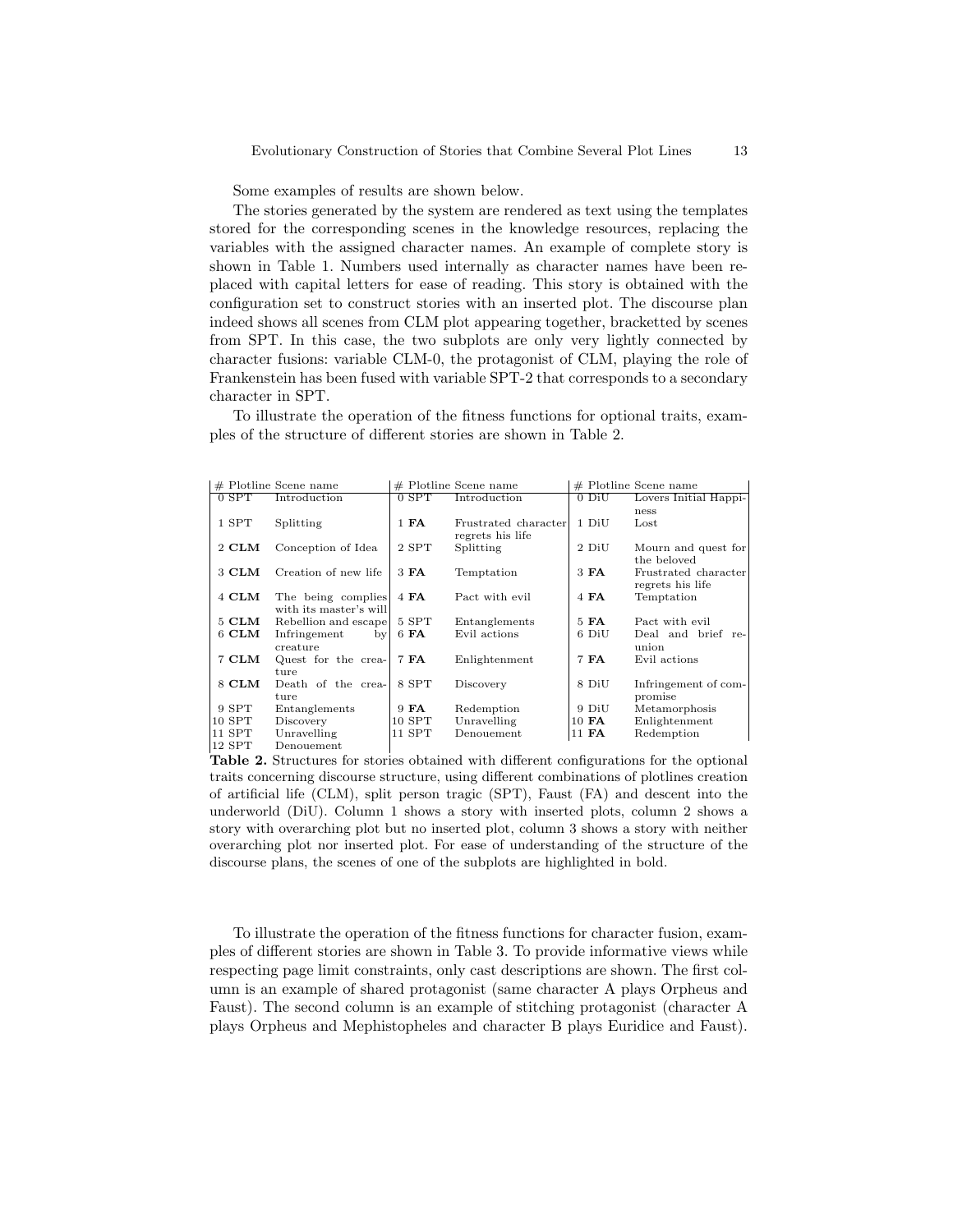|             | DUW-0 Orpheus                                           | $\bf{A}$ A A   |               |
|-------------|---------------------------------------------------------|----------------|---------------|
|             | DUW-1 Eurydice                                          | $ B \, B \, B$ |               |
| DUW-2 Hades |                                                         | $ D \ C \ C$   |               |
| FAU-3 Faust |                                                         |                | $A \, B \, C$ |
|             | FAU-4 Mephistopheles $\mathbf{B} \mathbf{A} \mathbf{D}$ |                |               |

Table 3. Examples to illustrate options on character fusion. Names of fused characters are highlighted in bold.

The third column is a weaker example of stitching protagonist (character C plays Hades and Faust).

#### 4.2 Relation with Previous Work

The character fusion operation considered here is comparable to binding between characters as used by Fay [3].

The procedure applied in McIntyre and Lapata [13] shows significant parallels with our own approach: a set of possible stories is created by combining plot lines from different stories and then an evolutionary approach is applied to search for a convincing set of output stories. However, our system differs in that it takes as input a set of already established plot lines that cannot be altered, whereas McIntyre and Lapata explore different choices of elements – tree structures corresponding to sentences – to build the stories.

The metric for detecting individuals with 'incestuous ancestry' in [19], intended as it is to avoid repetition of events in the stories, is related to our fitness function to avoid characters in the stories falling in love more than once. Attempts to combine more than two plotlines may require a similar adaptation to avoid, at least initially, stories that include the same plot line several times.

The semantic annotations for the plot templates in our knowledge resources play a similar role to the domain database as considered in [12] to compute tension. The judgement on validity of stories based on these semantic annotations plays a role similar to the believability metric as considered in [10].

# 5 Conclusions

The evolutionary approach to constructing multi-plotline stories provides efficient means of building a population of drafts that satisfy constraints on semantic validity over the final linear discourse for the story. The drafts in the population can be steered towards stories that satisfy specific features in terms of particular structures in the discourse plan (such as overaching plot or inserted plots) and/or particular choices for character fusion (such as shared protagonists, linking roles or only loose connections between the casts of the different subplots).

The current set of features identified as relevant to story quality is not well suited to numerical ranking in terms of fitness functions. As a result, final populations tend to converge towards scores of 100/100 for all individuals. Nevertheless, the fact that scores for individuals are constructed as a combination of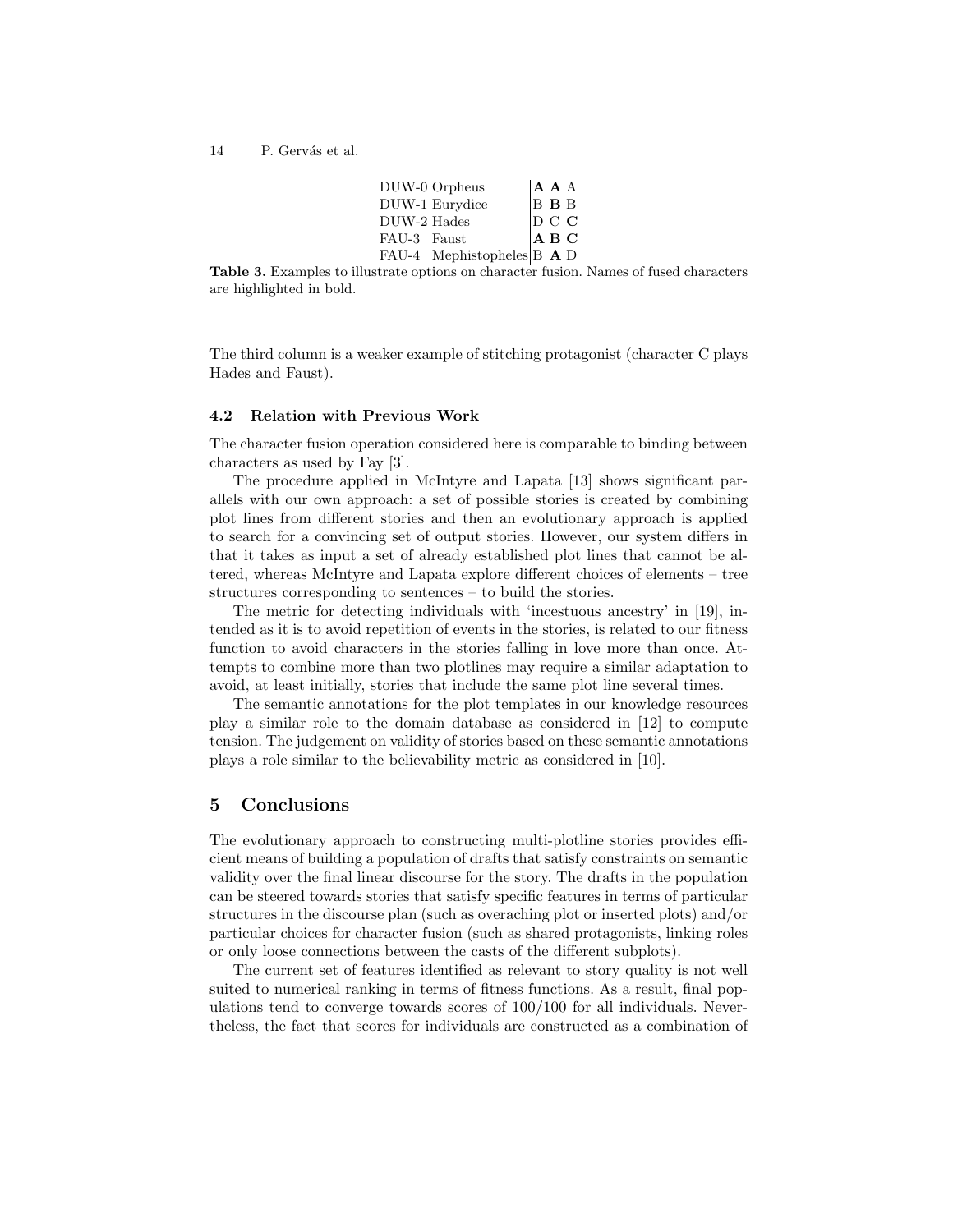more specific scores for particular features implies that during the construction procedure – in earlier generations of the evolution – individuals do have scores in the range between 0 and 100. This allows the evolutionary procedure to explore different combinations of the various subparts of the representation vector, to achieve a set of valid solutions in the final population that satisfy the desired constraints.

As future work we will consider extending our system with metrics of the various types used in the other approaches reviewed: believability, story arcs based on tension.

Although user-defined goals are a feature specific to user-driven narratives of the type addressed in [4] and [10], stories built outside these contexts often do have a purpose beyond entertainment – convincing, educating,. . . Moreover, there may not be a single goal but rather a set of goals to achieve. Under this light, extending the fitness functions for our system with metrics for percentage of goals achieved will be considered as future work.

It seems that evolutionary approaches have been used often for story generation as a secondary process applied to a set of stories constructed previously by some other method. Examples of this initial material produced by other means are the stories built by MEXICA in [19] and the grammar-driven quest sketches produced by Tracery in [4]. In our case, we apply the evolutionary solution to combine plot templates that constitute already-built stories. The solution we propose could be used in future work as a secondary process on the results of preceding story generation procedures of a different type.

# References

- 1. Balló, J., Pérez, X.: La semilla inmortal: los argumentos universales en el cine. Ed. Anagrama (2007)
- 2. Concepción, E., Gervás, P., Méndez, G.: Exploring baselines for combining full plots into multiple-plot stories. New Generation Computing pp. 1–41 (10/2020 2020). https://doi.org/10.1007/s00354-020-00115-x, https://link.springer.com/article/10.1007%2Fs00354-020-00115-x
- 3. Fay, M.P.: Driving story generation with learnable character models. Ph.D. thesis, Massachusetts Institute of Technology (2014)
- 4. Fredericks, E.M., DeVries, B.: (genetically) improving novelty in procedural story generation. arXiv preprint arXiv:2103.06935 (2021)
- 5. Gervás, P.: Storifying Observed Events: Could I Dress This Up as a Story? In: 5th AISB Symposium on Computational Creativity. AISB, AISB, University of Liverpool, UK (04/2018 2018)
- 6. Gerv´as, P.: Composing narrative discourse for stories of many characters: a case study over a chess game. Literary and Linguistic Computing 29(4) (08/14 2014)
- 7. Gervás, P.: Generating a search space of acceptable narrative plots. In: 10th International Conference on Computational Creativity (ICCC 2019). UNC Charlotte, North Carolina, USA (07/2019 2019)
- 8. Gervás, P., Concepción, E., Méndez, G.: Assessing multiplot stories: from formative analysis to computational metrics. In: 12th International Conference on Computational Creativity (ICCC 2019). Mexico City, Mexico (09/2021 2021)